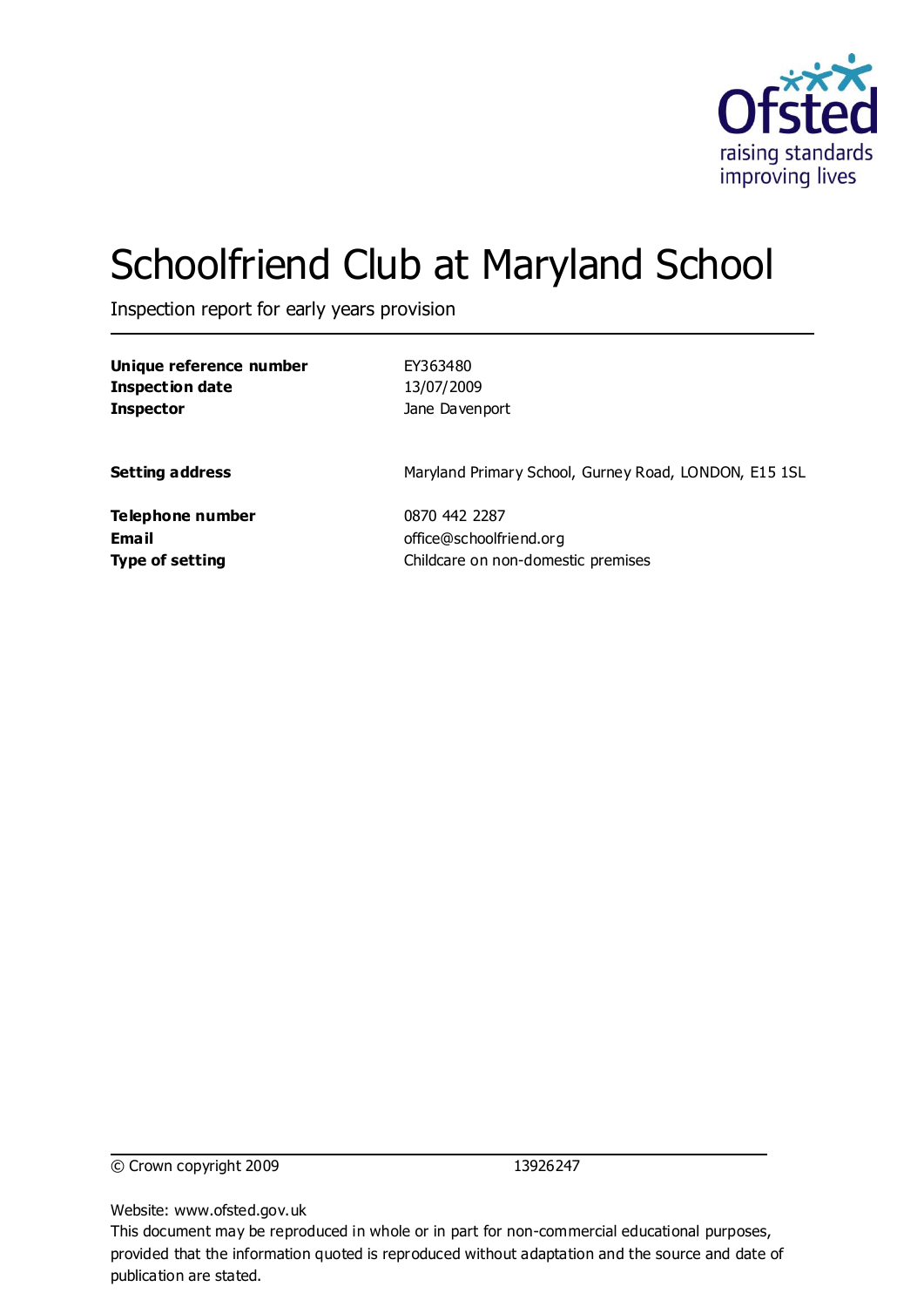## **Introduction**

This inspection was carried out by Ofsted under Sections 49 and 50 of the Childcare Act 2006 on the quality and standards of the registered early years provision. 'Early years provision' refers to provision regulated by Ofsted for children from birth to 31 August following their fifth birthday (the early years age group). The registered person must ensure that this provision complies with the statutory framework for children's learning, development and welfare, known as the *Early* Years Foundation Stage.

The provider must provide a copy of this report to all parents with children at the setting where reasonably practicable. The provider must provide a copy of the report to any other person who asks for one, but may charge a fee for this service (The Childcare (Inspection) Regulations 2008 regulations 9 and 10).

Children only attend this setting before and/or after the school day and/or during the school holidays. The judgements in this report reflect the quality of early years provision offered to children during those periods.

The setting also makes provision for children older than the early years age group which is registered on the voluntary and/or compulsory part(s) of the Childcare Register. This report does not include an evaluation of that provision, but a comment about compliance with the requirements of the Childcare Register is included in Annex B.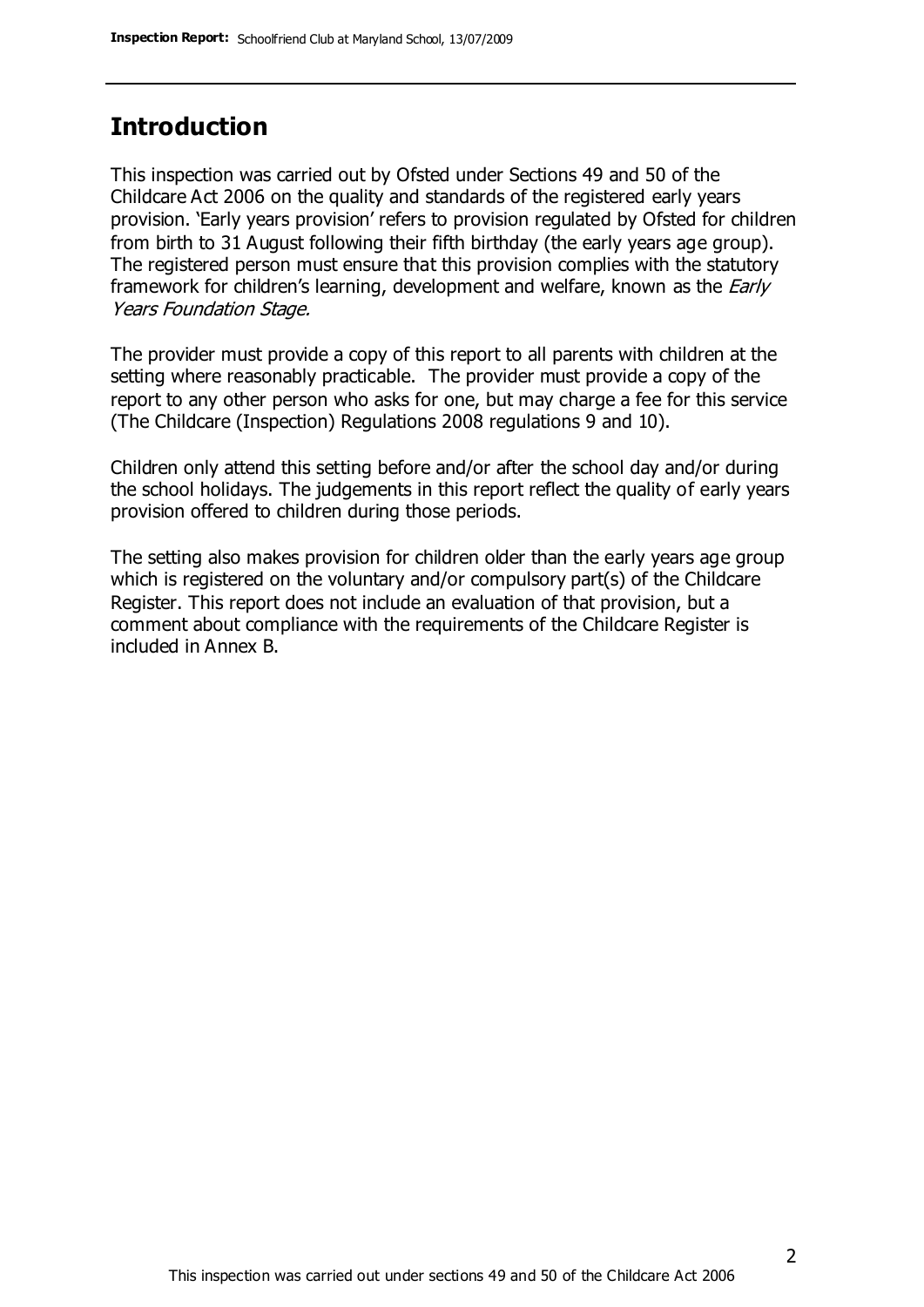# **Description of the setting**

Schoolfriend Club at Maryland School was registered in 2007. It is one of a number of out of school provisions run by a private organisation and operates from Maryland Primary School, which is situated in the Stratford area of the London borough of Newham. Children have access to two halls, an ICT suite and two fully enclosed outdoor play areas. The areas used are accessible to all.

A maximum of 50 children aged from four to under eight years may attend the setting at any one time. Care is also provided for children aged from eight to 11. The out of school club is open each weekday from 07:30 to 09:00 and from 15:00 to 18:00 during school term time. There are currently two children attending who are in the early years age group. The provision is also registered on the compulsory and voluntary parts of the Childcare Register.

The club employs four members of staff, including the manager, all of whom hold recognised childcare qualifications ranging from level 2 to level 4.

# **Overall effectiveness of the early years provision**

Overall the quality of the provision is good. Children's welfare, learning and development are effectively supported in the Early Years Foundation Stage (EYFS), as staff have a good understanding of children's individual needs. The club works in close partnership with parents and the host school and is in the process of developing partnerships with other agencies involved in the care and education of the children cared for. This helps to ensure that the changing needs of the children are known and met successfully. Observation and assessment records show that the children are making suitable progress. The staff, led by the manager, strive to ensure continuous improvement and have recently introduced self-evaluation processes to help provide a clear picture of the setting's strengths and identify areas for improvement.

## **What steps need to be taken to improve provision further?**

To further improve the early years provision the registered person should:

- develop further partnerships with all settings attended by children in the early years age range
- ensure that documents relating to parental feedback and observations of children are dated in order to make them more meaningful and further develop assessment systems to clearly show how they link to the six areas of learning
- ensure that an accurate record of children's hours of attendance is consistently maintained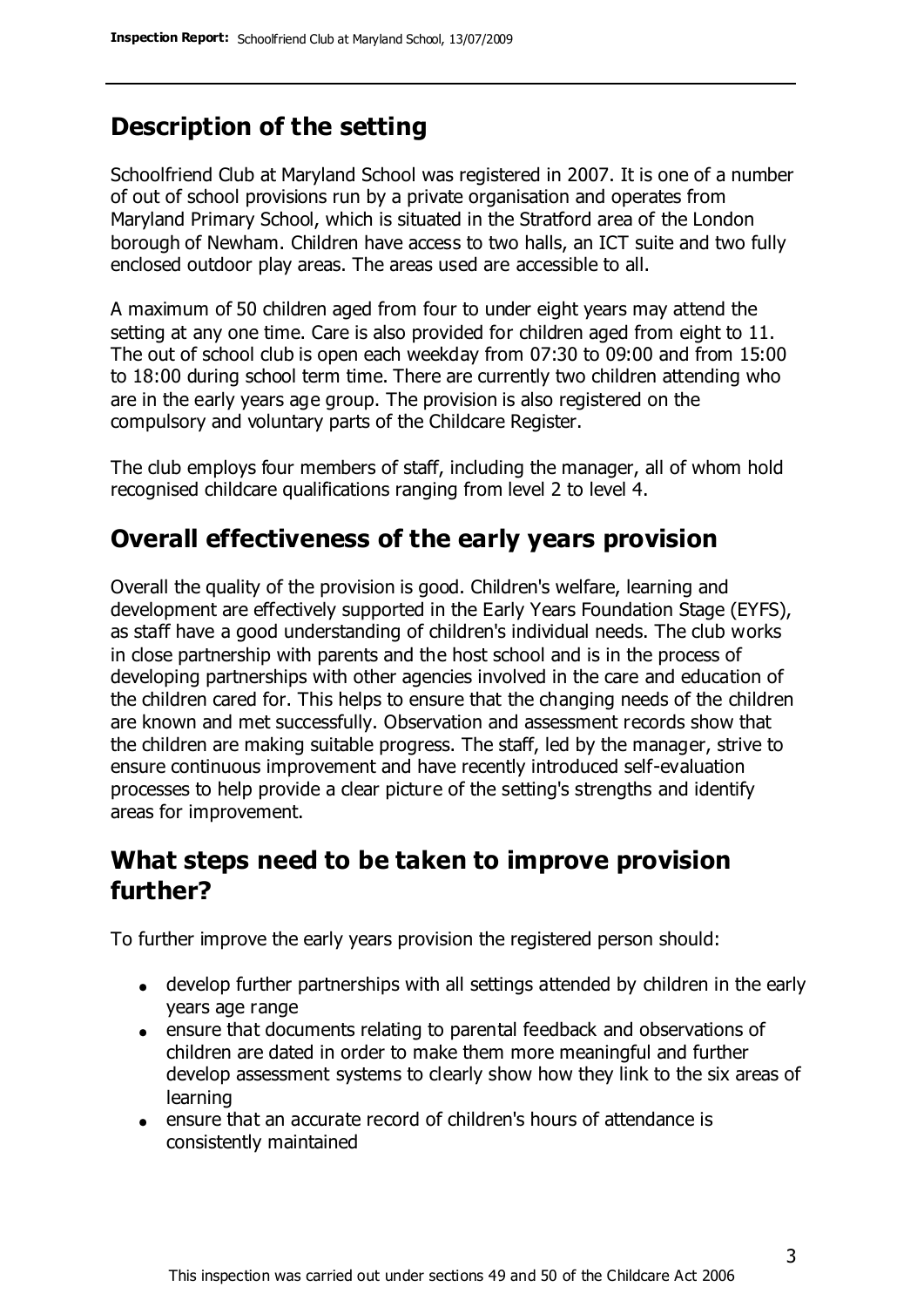## **The leadership and management of the early years provision**

The setting is well organised with a comprehensive set of policies and procedures in place to guide practice. Concise recruitment processes and effective induction ensure staff are suitable and have a good knowledge of how the club operates. Staff have a sound understanding of the need to safeguard children's welfare and clearly demonstrate an understating of child protection procedures. Regular meetings between the management and staff help identify training needs quickly and staff carry out regular risk assessments to identify and minimise potential safety hazards. Staff and children are familiar with the procedures to follow in case of an emergency, as clear procedures are in place which are practised regularly. Staff are vigilant in their supervision of children and well-practised collection procedures from other schools and risk assessments of these ensure children's safety. The security arrangements in place are good, ensuring that all visitors to the setting identify themselves and that children are unable to leave the premises without a suitable adult. Legally required records and documents are in the main in place in order to further safeguard and promote the welfare of children attending. However, the children's attendance record does not consistently include their full hours of attendance because the system for parents to sign their children out at the end of the session is not sufficiently robust at present.

The happy, well-established staff team have developed close relationships with the children who attend. They know them all well and the club is a happy place to be. Parents and children are encouraged to offer their suggestions, views and ideas for improvement by completing questionnaires. The children's questionnaires are called 'Have your say about your play'. They are in a simple format to encourage the children to complete them and are evaluated and acted upon by staff. For example, many children commented about noise levels, particularly during their Salsa sessions, and the manager has now arranged for the music to be played more quietly. Parents are encouraged to share information on children's learning and development when reviewing their child profile records. However, not all parental feedback is dated, which can sometimes lead to less clarity about how parents' comments have been dealt with. Nevertheless, feedback from parents is very positive. They are particularly happy with the reliability of staff, the nutritional food that is provided, the range of activities and the openness of staff when dealing with their concerns. They are looking forward to attending the parents' meetings that are in the process of being established. The club is also beginning to forge successful partnerships with other providers delivering the EYFS. However, this is in its infancy at present and on an informal basis only.

The manager and staff are fully reflective about their practice. The manager recognises the value of continuous quality improvement through self-evaluation, which helps her to accurately identify the strengths and priorities for future development that will enhance the quality of the provision for all children.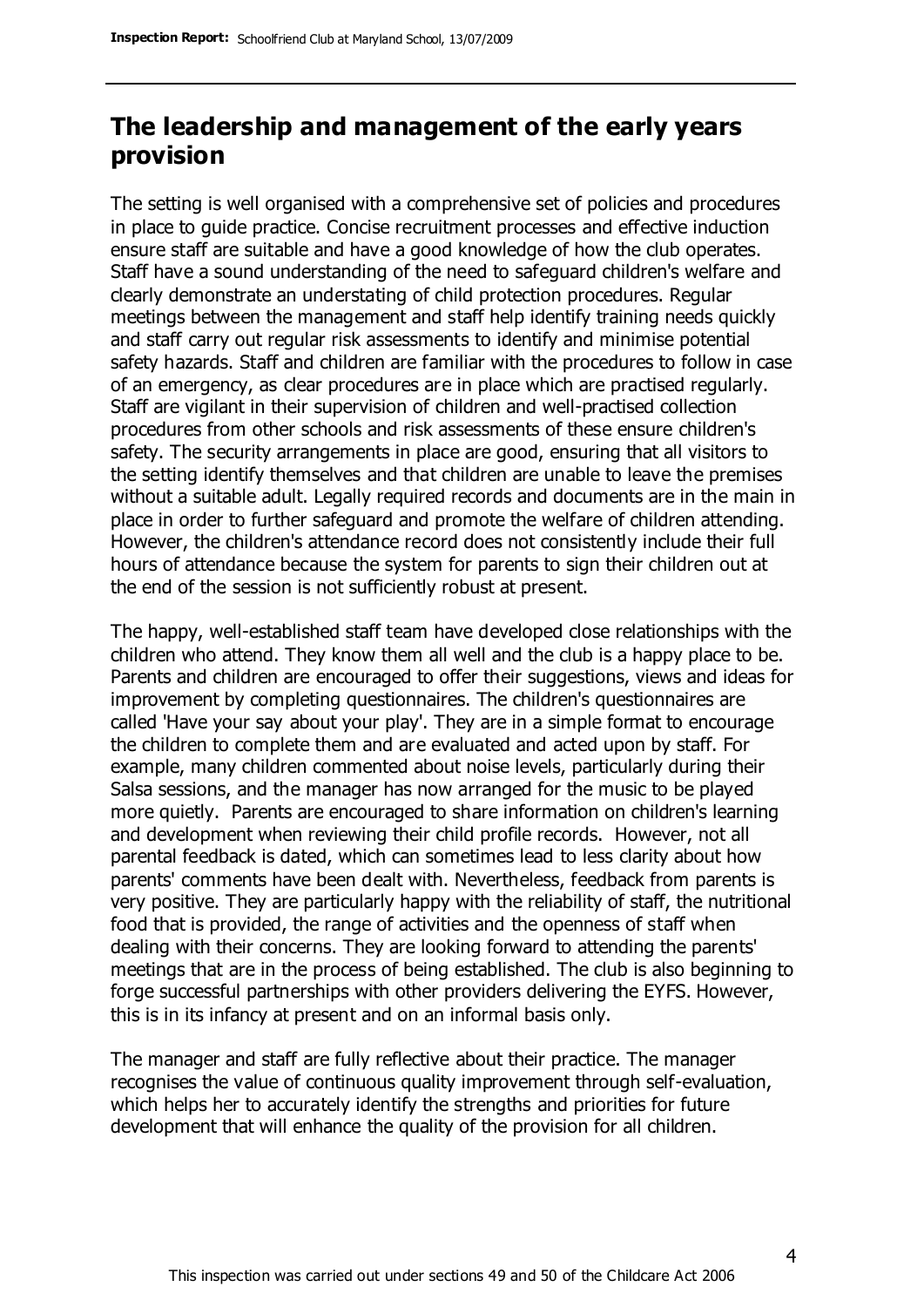### **The quality and standards of the early years provision**

Staff have a secure knowledge of the EYFS framework, and, as a result, children are making good progress towards the early learning goals. They are aware of children's abilities and how to promote their learning and development, and have made a very good start in implementing systems for observing and assessing children's achievements, recording development and planning the next steps in their learning. However, observations are not always dated in order to make them meaningful to each child's stage of development and, although observations are linked to the principles of the EYFS, they are not currently related to the six areas of learning.

Children are happy and benefit from positive relationships with adults. Staff know children well and offer stable and consistent care. Consequently, children's personal, social and emotional development is promoted well. Children are confident in their surroundings; staff model positive behaviour towards each other and children. As a result, children have positive attitudes and manage their behaviour well. For example, they are very patient as they sit at the tables waiting for their snack or while waiting for additional resources to be set out. Staff engage well with children, which helps them to enjoy their time at the club. Children are forming good friendships and staff encourage them to respect and value each other's differences and abilities which is supported by well-planned activities, often around a theme such as religion and culture.

Children enjoy support for a healthy lifestyle as they are offered a good range of nutritionally balanced snacks. For example, they tuck into their jacket potatoes, baked beans and cheese with relish and are able to help themselves to fresh drinking water throughout the session. Staff and children are aware of their individual dietary requirements, which supports children's welfare and encourages them to be aware and responsible for their own needs. They follow good hygiene procedures, such as washing their hands before meals, and enjoy daily outdoor exercise, all of which supports their health well.

Boys and girls are considered when organising activities; the environment and resources are available to everyone and children are given sufficient time and space to complete activities. Children are able to make choices from the games and craft activities offered. Children particularly benefit from participating in the organised sports games provided in the large, enclosed playground. They enjoy playing 'Find a friend' in which they jog around until the whistle blows, at which time they have to run and join hands in a circle with their friends. As they play basketball, coached by a qualified instructor, they are learning the rules of the game, whether they are scoring from left to right or vice versa and what it means to be a part of a team. Even the very youngest children participate, and the squats and push ups they do as a warm up exercise is an excellent way of helping them to be aware of their own bodies and the changes and benefits that occur during physical exertion.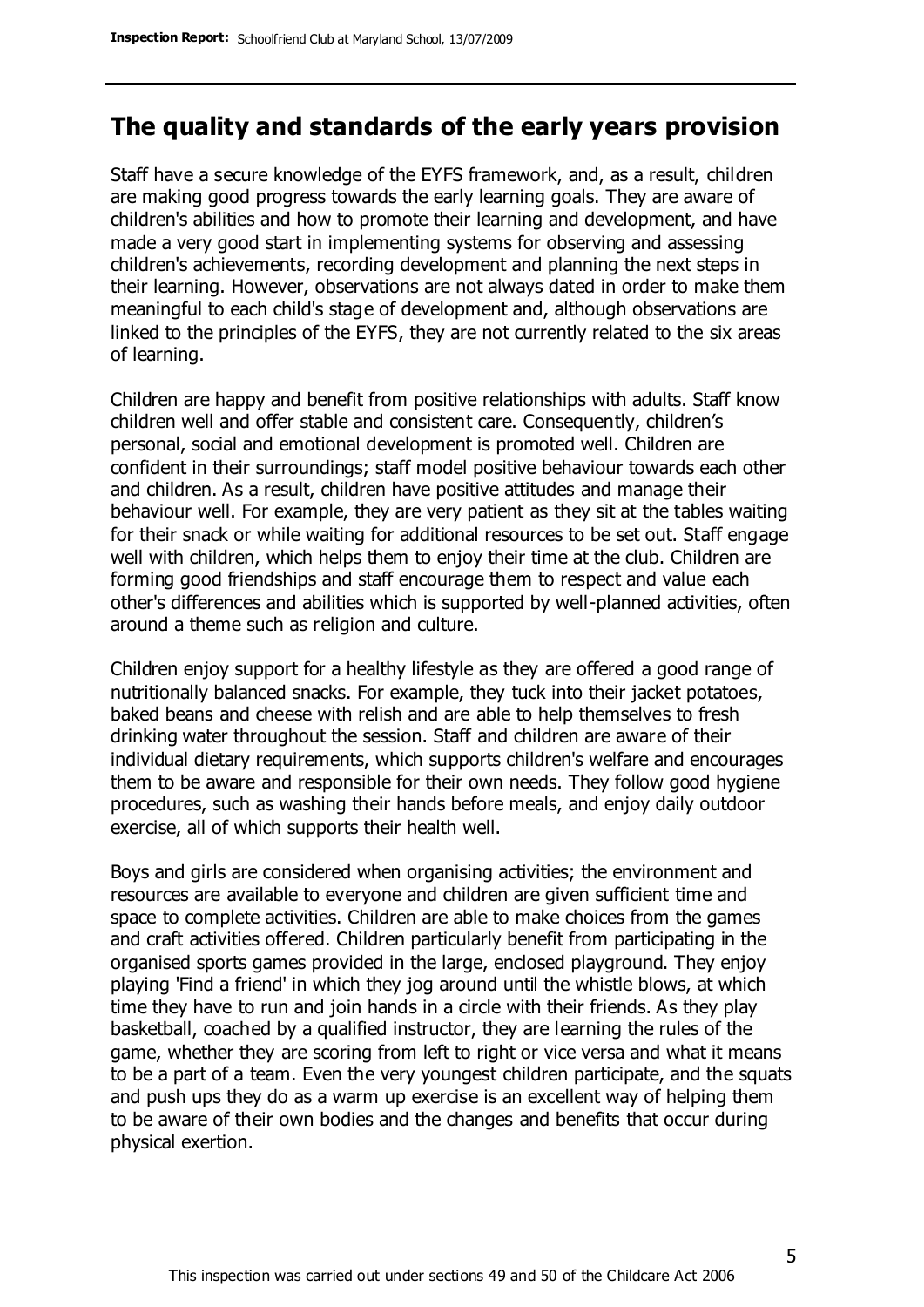# **Annex A: record of inspection judgements**

#### **The key inspection judgements and what they mean**

Grade 1 is Outstanding: this aspect of the provision is of exceptionally high quality Grade 2 is Good: this aspect of the provision is strong Grade 3 is Satisfactory: this aspect of the provision is sound Grade 4 is Inadequate: this aspect of the provision is not good enough

#### **Overall effectiveness**

| How effective is the provision in meeting the needs<br>of children in the Early Years Foundation Stage? |  |
|---------------------------------------------------------------------------------------------------------|--|
| How well does the provision promote inclusive practice?                                                 |  |
| The capacity of the provision to maintain continuous                                                    |  |
| improvement.                                                                                            |  |

#### **Leadership and management**

| How effectively is provision in the Early Years               |  |
|---------------------------------------------------------------|--|
| <b>Foundation Stage led and managed?</b>                      |  |
| How effective is the setting's self-evaluation, including the |  |
| steps taken to promote improvement?                           |  |
| How well does the setting work in partnership with parents    |  |
| and others?                                                   |  |
| How well are children safequarded?                            |  |

#### **Quality and standards**

| How effectively are children in the Early Years<br><b>Foundation Stage helped to learn and develop?</b> |               |
|---------------------------------------------------------------------------------------------------------|---------------|
| How effectively is the welfare of children in the Early                                                 | ר             |
| <b>Years Foundation Stage promoted?</b>                                                                 |               |
| How well are children helped to stay safe?                                                              |               |
| How well are children helped to be healthy?                                                             |               |
| How well are children helped to enjoy and achieve?                                                      | 2             |
| How well are children helped to make a positive                                                         | $\mathcal{P}$ |
| contribution?                                                                                           |               |
| How well are children helped develop skills that will                                                   |               |
| contribute to their future economic well-being?                                                         |               |

Any complaints about the inspection or report should be made following the procedures set out in the guidance available from Ofsted's website: www.ofsted.gov.uk